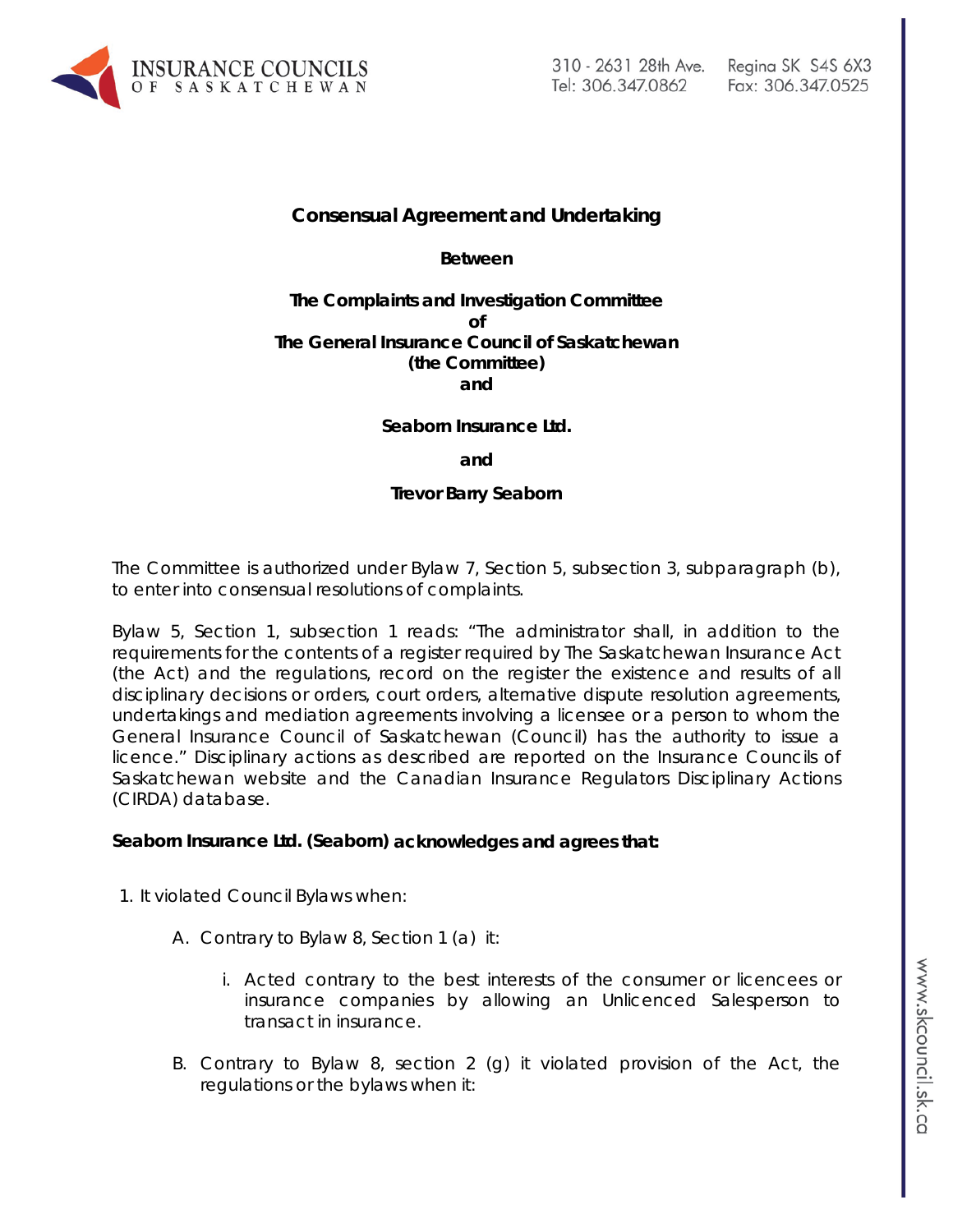- i. Acted contrary to Section 418. When it appointed, permitted or authorized any person to do any of the things in respect of which a licence is required unless the person is the holder of a subsisting licence.
- ii. Acted contrary to Section 444. When it compensated an unlicensed individual for sales of insurance while they did not hold an active licence.

# **Trevor Barry Seaborn (Barry) acknowledges and agrees that:**

- 2. Barry violated Council Bylaws when:
	- A. Contrary to Bylaw 8, Section 2, subsection (r)
		- i. Failed to exercise reasonable and prudent oversight when acting in a supervisory capacity.
- 3. Seaborn's and Barry's rights to appear before a Discipline Committee of Council have been explained to them and they fully understand their rights and/or obligations under Council Bylaw 10;
- 4. Seaborn and Barry waive their rights to appear before a Discipline Committee and undertake not to exercise any appeal rights they may have under Council Bylaw 10, Section 3 or the Act as it relates to matters set out in this Consensual Agreement and Undertaking (Agreement).
- 5. This Agreement does not preclude Council from pursuing any other investigations against Seaborn and/or Barry for activities not identified in this Agreement that may be in violation of Council Bylaws or the Act.
- 6. Seaborn and Barry have been advised by the Committee that it is in their best interests to obtain independent legal advice before entering into this Agreement.
	- a. Seaborn and/or Barry have obtained such independent legal advice and is satisfied with the same, prior to executing this Agreement, or
	- b. Seaborn and/or Barry willingly chose not to obtain such advice prior to executing this Agreement.
- 7. Seaborn and Barry hereby affirm that they have read and understood the terms of this Agreement, and are signing it voluntarily and of their own free will.

# **Seaborn, having waived its rights, undertakes to:**

i. Pay a fine in the amount of \$1250.00;

# **Barry, having waived his rights, undertakes to:**